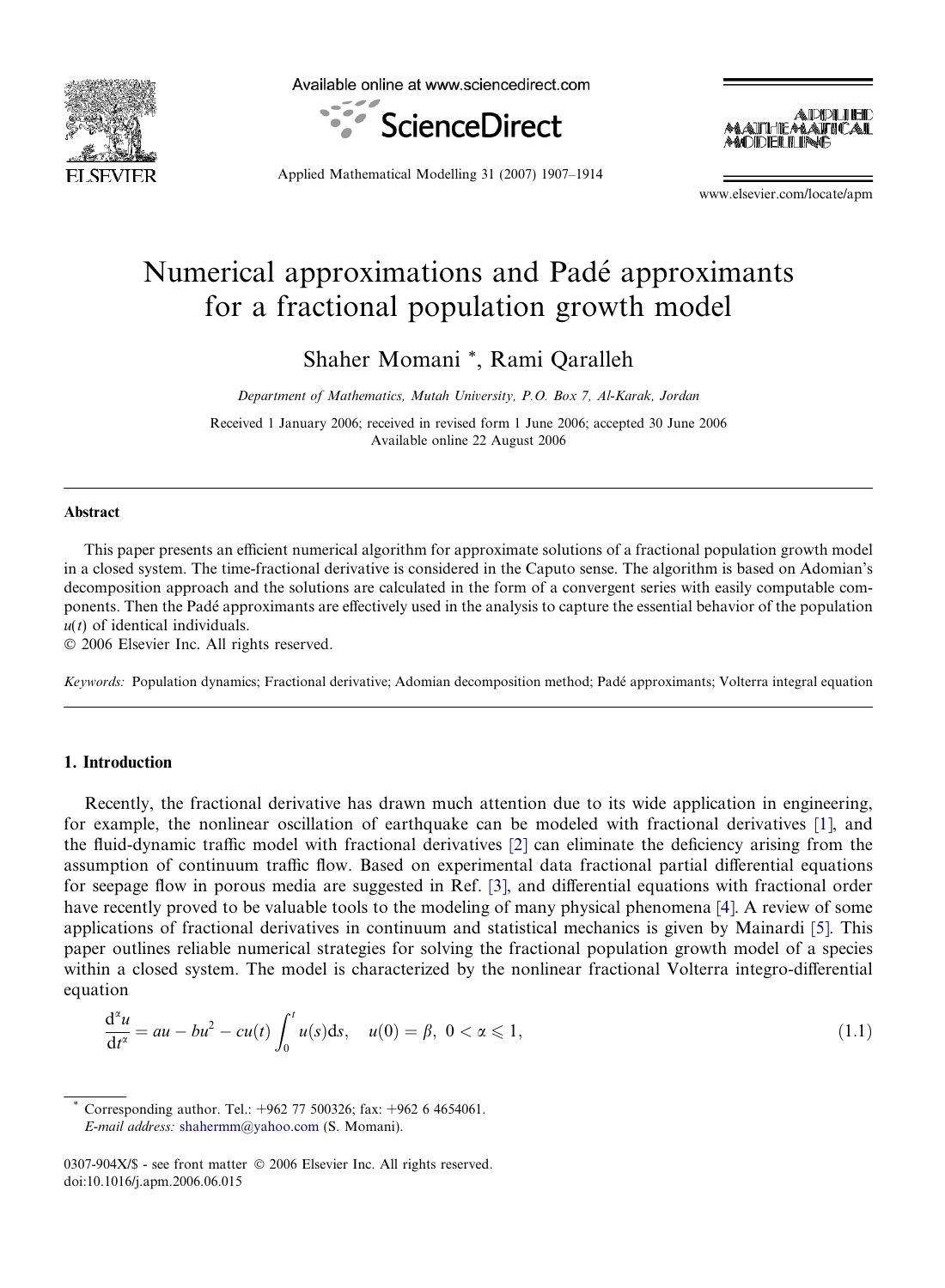where  $u = u(t)$  is the population of identical individuals at time t which exhibits crowding and sensitivity to the amount of toxins produced [6],  $\alpha$  is a parameter describing the order of the time-fractional derivative,  $a > 0$  is the birth rate coefficient,  $b > 0$  is the crowding coefficient, and  $c > 0$  is the toxicity coefficient. The coefficient c indicates the essential behavior of the population evolution before its level falls to zero in the long run. If  $c = 0$ we have the well-know logistic equation [6,7]. The last term contains the integral that indicates the ''total metabolism'' or total amount of toxins produced since time zero. The individual death rate is proportional to this integral, and so the population death rate due to toxicity must include a factor  $u$ . Since the system is closed, the presence of the toxic term always causes the population level to fall to zero in the long run, as will be seen later. The relative size of the sensitivity to toxins,  $c$ , determines the manner in which the population evolves before its extinction. The time-fractional derivative in Eq. (1.1) is considered in the Caputo sense. The general response expression contains a parameter describing the order of the fractional derivative that can be varied to obtain various responses. In the case of  $\alpha = 1$ , the fractional equation reduces to a classical logistic growth model.

Several analytical and numerical methods have been proposed to solve the classical population growth model (1.1), when  $\alpha = 1$ . In [7], the successive approximations method was suggested to handle the population model (1.1), but was not implemented. In [6], singular perturbation methods were used to find a closed form approximations to the solutions of Eq. (1.1). In [6] the author showed that if  $c$ /ab is large, where the populations are strongly sensitive to toxins, that the solution is proportional to sech<sup>2</sup>(t). In this case the solution  $u(t)$ has a smaller amplitude. Furthermore, for  $c/ab$  is small, where populations are weakly sensitive to toxins, the author showed that a rapid rise occurs along the logistic curve that will reach a peak and then followed by a slow exponential decay. In [8], the author used the series solution method and the Adomian decomposition method to present analytic approximation for the classical population growth model in a closed system. More recently, the Adomian decomposition method and Sinc method were applied independently in [9] to obtain approximate solution to the model. For more details about these investigations, the reader is advised to see Refs. [6,7,10,8,9] and the references therein.

In this paper, the Adomian decomposition method (ADM) [11,12] will be effectively used to approach (1.1). The Adomian algorithm introduces the solution in the form of a rapidly convergent series with elegantly computable terms. Furthermore, the behavior of the model in that it increases rapidly in the logistic curve and it decreases exponentially to extinction in the long run can be formally determined by using the Padé approximants of the series obtained. In addition, the effect of varying the order of the time-fractional derivative on the behavior of the population  $u(t)$  for small c/ab and for large c/ab will be addressed by using the Padé approximants.

The paper is organized as follows. We begin by introducing some necessary definitions and mathematical preliminaries of the fractional calculus theory which are required for establishing our results. In Section 3 we extend application of the decomposition method to construct our numerical solutions for fractional population growth model. Applications and numerical results are introduced in Section 4.

## 2. Basic definitions

We give some basic definitions and properties of the fractional calculus theory which are used in the following sections.

**Definition 2.1.** A real function  $f(x)$ ,  $x > 0$ , is said to be in the space  $C_{\mu}$ ,  $\mu \in R$  if there exists a real number  $p(\geq \mu)$ , such that  $f(x) = x^{\nu} f_1(x)$ , where  $f_1(x) \in C[0,\infty)$ , and it is said to be in the space  $C_{\mu}^{m}$  iff  $f^{(m)} \in C_{\mu}$ ,  $m \in N$ .

**Definition 2.2.** The Riemann–Liouville fractional integral operator of order  $\alpha \ge 0$ , of a function  $f \in C_u$ ,  $\mu \geq -1$ , is defined as

$$
J^{\alpha} f(x) = \frac{1}{\Gamma(\alpha)} \int_0^x (x - t)^{\alpha - 1} f(t) dt, \quad \alpha > 0, \ x > 0,
$$
  

$$
J^0 f(x) = f(x).
$$

Properties of the operator  $J^{\alpha}$  can be found in [13], we mention only the following: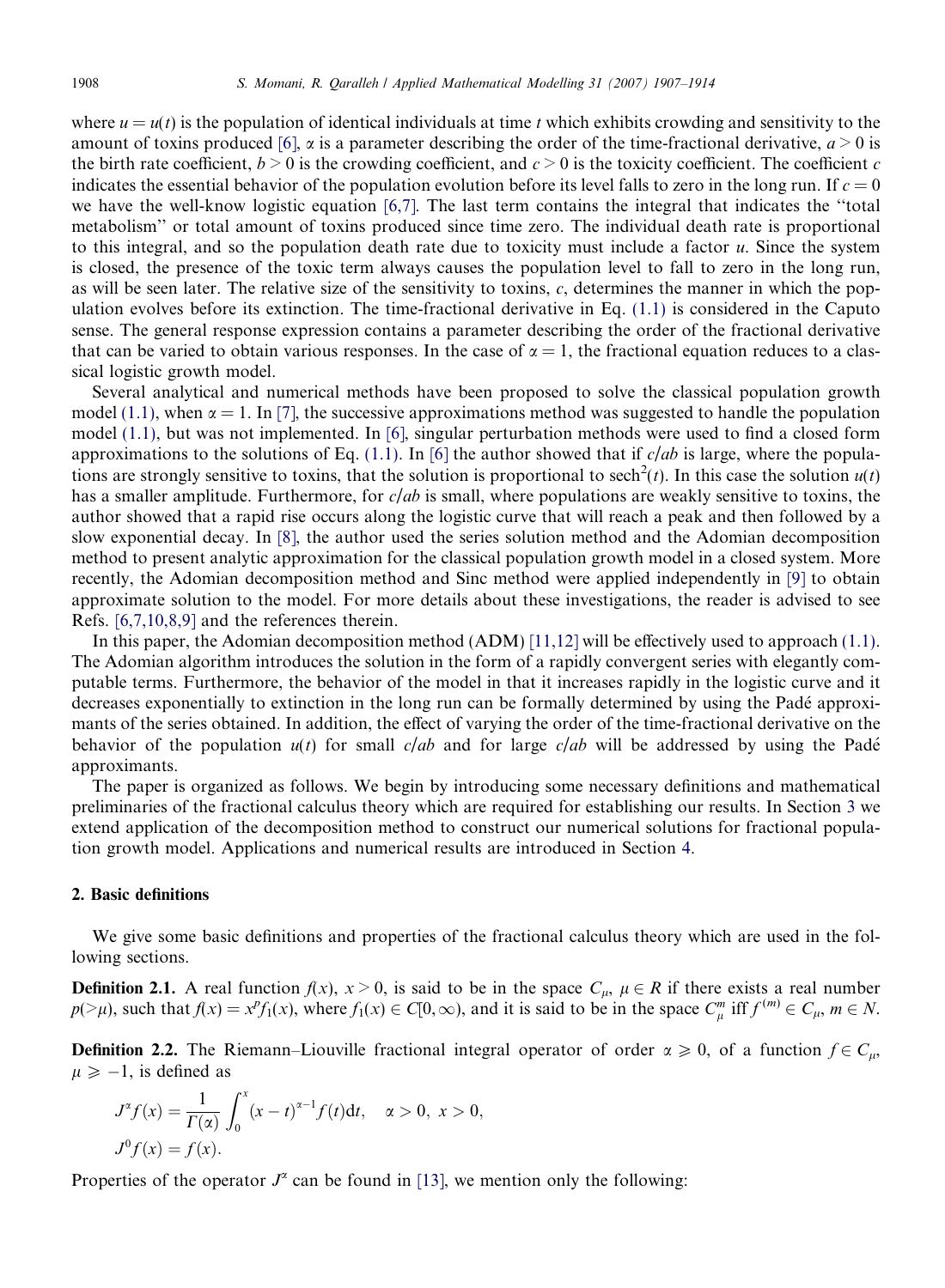For  $f \in C_{\mu}$ ,  $\mu \ge -1$ ,  $\alpha, \beta \ge 0$  and  $\Gamma > -1$ :

1.  $J^{\alpha}J^{\beta}f(x) = J^{\alpha+\beta}f(x),$ 2.  $J^{\alpha}J^{\beta}f(x) = J^{\beta}J^{\alpha}f(x),$ 3.  $J^{\alpha}x^{\gamma} = \frac{\Gamma(\gamma+1)}{\Gamma(\alpha+\gamma+1)}$  $\frac{\Gamma(\gamma+1)}{\Gamma(\alpha+\gamma+1)} x^{\alpha+\gamma}$ .

The Riemann–Liouville derivative have certain disadvantages when trying to model real-world phenomena with fractional differential equations. Therefore, we shall introduce now a modified fractional differential operator  $D^{\alpha}$  proposed by Caputo in his work on the theory of viscoelasticity [14].

**Definition 2.3.** The fractional derivative of  $f(x)$  in the Caputo sense is defined as

$$
D^{\alpha} f(x) = J^{m-\alpha} D^m f(x) = \frac{1}{\Gamma(m-\alpha)} \int_0^x (x-t)^{m-\alpha-1} f^{(m)}(t) dt,
$$
\n(2.1)

for  $m-1 < \alpha \leq m$ ,  $m \in \mathbb{N}$ ,  $x > 0$ ,  $f \in C_{-}^{m}$  $\frac{m}{-1}$ .

Also, we need here two of its basic properties.

**Lemma 2.1.** If  $m - 1 < \alpha \leq m$ ,  $m \in N$  and  $f \in C_{\mu}^{m}$ ,  $\mu \geq -1$ , then

$$
D^{\alpha}J^{\alpha}f(x) = f(x)
$$

and

$$
J^{\alpha}D^{\alpha}f(x) = f(x) - \sum_{k=0}^{m-1} f^{(k)}(0^+) \frac{x^k}{k!}, \quad x > 0.
$$

In this paper, the fractional derivatives are considered in the Caputo sense. The reason for adopting the Caputo definition is as follows [15]: to solve differential equations (both classical and fractional), we need to specify additional conditions in order to produce a unique solution. For the case of Caputo fractional differential equations, these additional conditions are just the traditional conditions, which are akin to those of classical differential equations, and are therefore familiar to us. In contrast, for Riemann–Liouville fractional differential equations, these additional conditions constitute certain fractional derivatives (and/or integrals) of the unknown solution at the initial point  $x = 0$ , which are functions of x. These initial conditions are not physical; furthermore, it is not clear how such quantities are to be measured from experiment, so that they can be appropriately assigned in an analysis. For more details on the geometric and physical interpretation for fractional derivatives of both the Riemann–Liouville and Caputo types see [16].

#### 3. Decomposition method

The decomposition method requires that the fractional integro-differential equation (1.1) be expressed in terms of operator form as

$$
D^{2}u(t) = au(t) - bu^{2}(t) - c \int_{0}^{t} u(t)u(x)dx,
$$
\n(3.1)

where the fractional differential operator  $D^{\alpha}$  is defined as in Eq. (2.1) denoted by

$$
D^{\alpha}=\frac{\mathrm{d}^{\alpha}}{\mathrm{d}t^{\alpha}}.
$$

Applying the operator  $J^{\alpha}$ , the inverse of the operator  $D^{\alpha}$ , to both sides of Eq. (3.1) and using the initial condition lead to

$$
u(t) = \beta + J^{\alpha} \left[ a u(t) - b u^2(t) - c \int_0^t u(t) u(x) dx \right].
$$
 (3.2)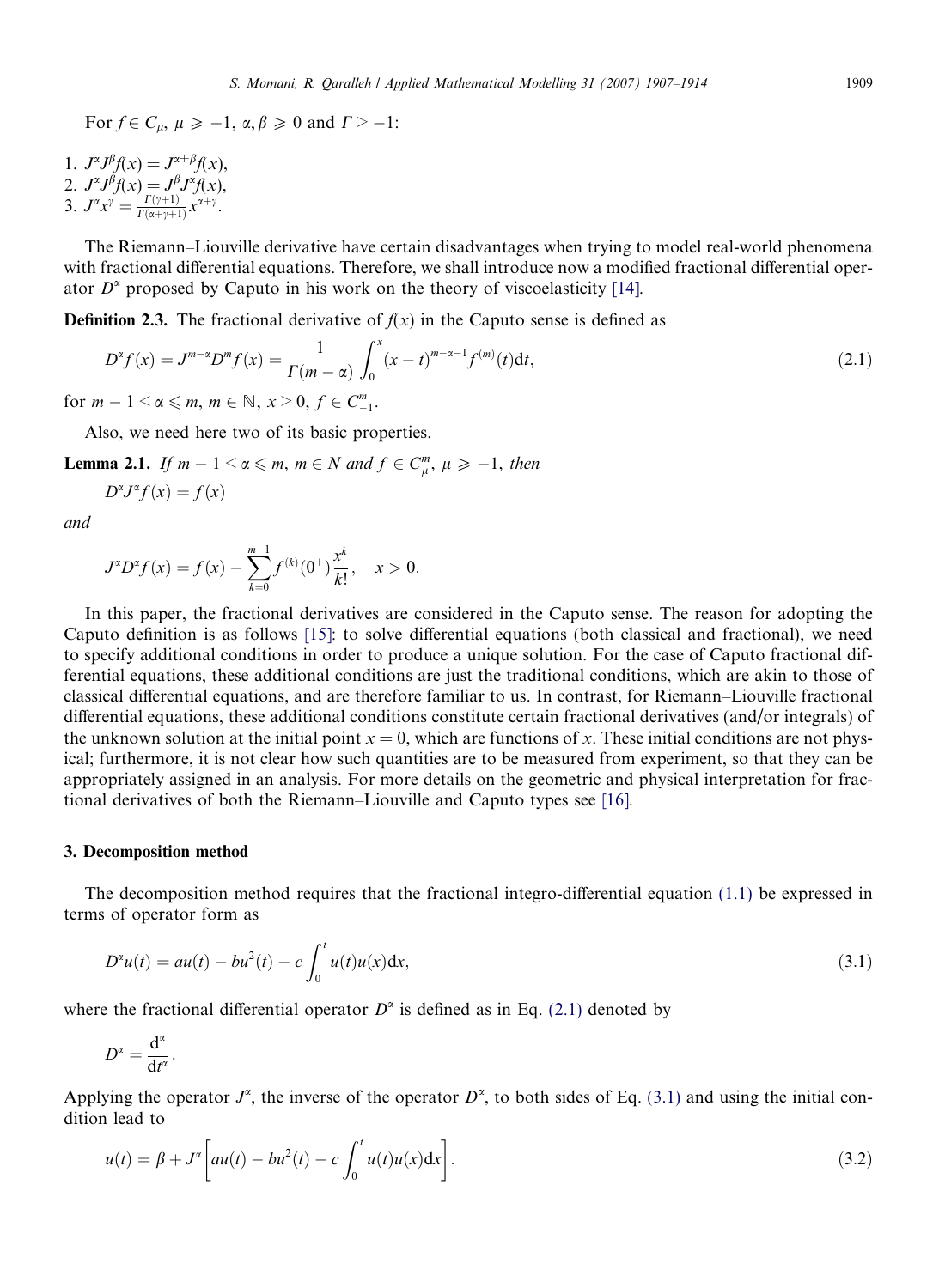The decomposition technique consist of representing the solution (3.2) as series

$$
u(t) = \sum_{n=0}^{\infty} u_n(t),
$$
\n(3.3)

where the components  $u_n(t)$ ,  $n \ge 0$  will be determined recursively. Substituting (3.3) into both sides of (3.2) gives

$$
\sum_{n=0}^{\infty} u_n(t) = \beta + J^{\alpha} \left[ a \sum_{k=0}^{\infty} u_n(t) - b \sum_{k=0}^{\infty} A_k(t) - c \sum_{k=0}^{\infty} \int_0^t B_k(x,t) dx \right],
$$
\n(3.4)

where the nonlinear terms  $u^2(t)$  and  $u(x)u(t)$  are represented by the so-called Adomian polynomials  $A_n(t)$  and  $B_n(s, t)$ , respectively. i.e., we set

$$
u^{2}(t) = \sum_{n=0}^{\infty} A_{n}(t),
$$
\n(3.5)

$$
u(x)u(t) = \sum_{n=0}^{\infty} B_k(x,t).
$$
 (3.6)

The Adomian polynomials  $A_n(t)$  and  $B_n(x,t)$  can be calculated for all forms of nonlinearity according to specific algorithms constructed by Adomian [12]. The first few terms of the Adomian polynomials for the nonlinear function  $u^2(t)$  are derived as follows:

$$
A_0(t) = u_0^2(t),
$$
  
\n
$$
A_1(t) = 2u_0(t)u_1(t),
$$
  
\n
$$
A_2(t) = u_1^2(t) + 2u_0(t)u_2(t),
$$
  
\n
$$
A_3(t) = 2u_3(t)u_0(t) + 2u_1(t)u_2(t),
$$
  
\n
$$
\vdots
$$

and for  $B_n(x, t)$ , we find

$$
B_0(x,t) = u_0(x)u_0(t),
$$
  
\n
$$
B_1(x,t) = u_0(x)u_1(t) + u_0(t)u_1(x),
$$
  
\n
$$
B_2(x,t) = u_0(x)u_2(t) + u_1(x)u_1(t) + u_2(x)u_0(t),
$$
  
\n
$$
B_3(x,t) = u_0(x)u_3(t) + u_1(x)u_2(t) + u_2(x)u_1(t) + u_3(x)u_0(t),
$$
  
\n
$$
\vdots
$$

and so on, the other polynomials can be constructed in a similar way. We assign the zeroth component by  $u_0 = u(0) = \beta$ . The remaining components  $u_n(t)$ ,  $n \ge 1$ , can be determined completely such that each term is computed by using the previous term. Since  $u_0$  is known

$$
u_1(t) = J^{\alpha}(au_0(t) - bA_0(t) - c \int_0^t B_0(x, t) dx),
$$
  
\n
$$
u_2(t) = J^{\alpha}(au_1(t) - bA_1(t) - c \int_0^t B_1(x, t) dx),
$$
  
\n
$$
u_3(t) = J^{\alpha}(au_2(t) - bA_2(t) - c \int_0^t B_2(x, t) dx),
$$
  
\n
$$
\vdots
$$
  
\n
$$
u_{n+1}(t) = J^{\alpha}(au_n(t) - bA_n(t) - c \int_0^t B_n(x, t) dx).
$$
\n(3.7)

Finally, we approximate the solution  $u(t)$  by the truncated series

$$
\phi_N(t) = \sum_{n=0}^{N-1} u_n(t)
$$
 and  $\lim_{N \to \infty} \phi_N(t) = u(t)$ . (3.8)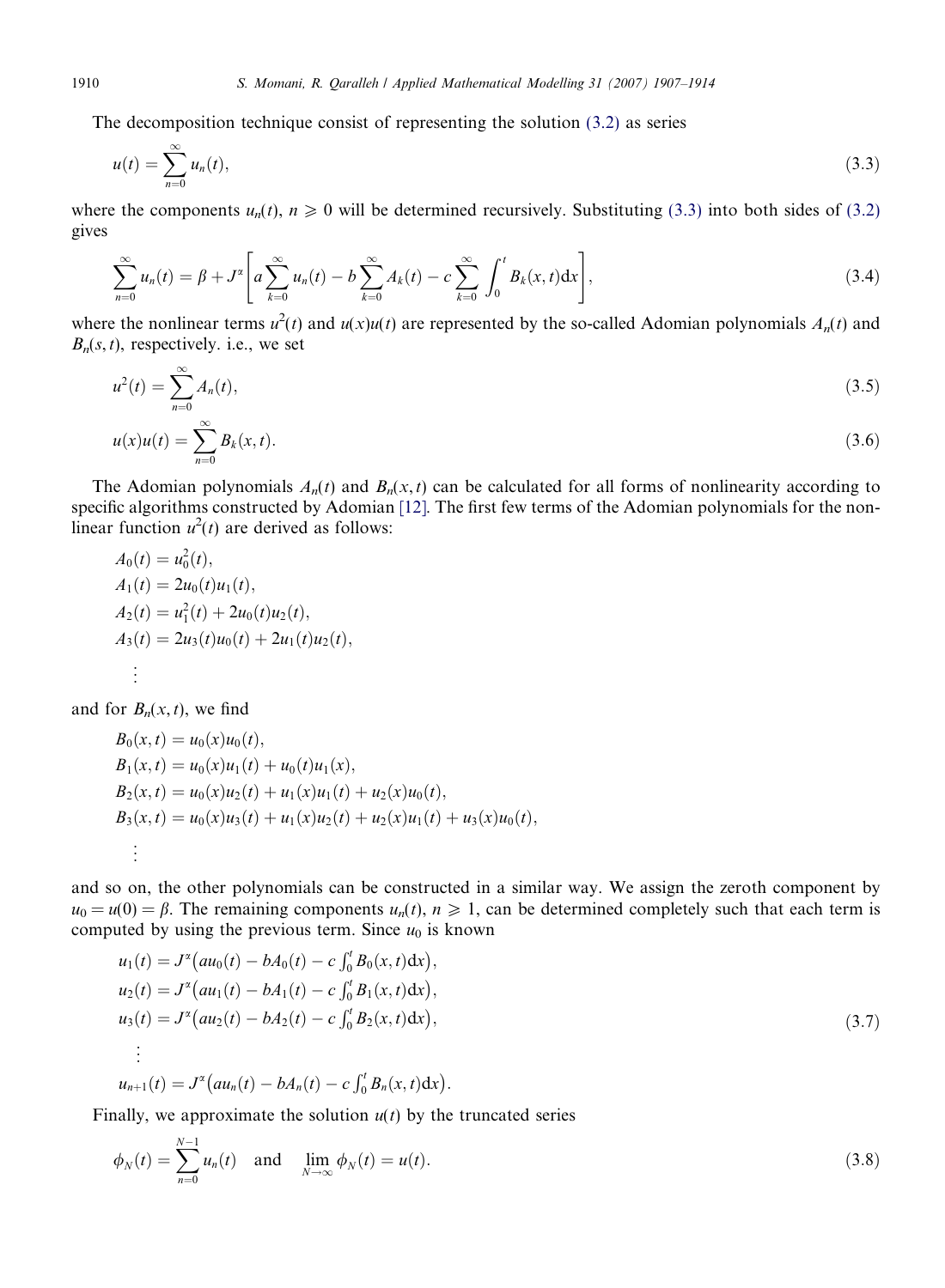However, in many cases the exact solution in a closed form may be obtained. Moreover, the decomposition series solutions are generally converge very rapidly. The convergence of the decomposition series have investigated by several authors. The theoretical treatment of convergence of the decomposition method has been considered in the literature [17–21]. They obtained some results about the speed of convergence of this method. Abbaoui and Cherruault [22] have proposed a new approach of convergence of the decomposition series. The authors have given a new condition for obtaining convergence of the decomposition series to the classical presentation of the ADM in [22].

#### 4. Applications and numerical results

In this section we use the ADM to find an approximate solution of the fractional model Eq. (1.1) together with the initial condition  $u(0) = 0.1$ , which represents the population growth in a closed system. To calculate the terms of the decomposition series (3.3) for  $u(t)$ , we substitute the initial condition and the corresponding Adomian polynomials into (3.7) and using Mathematica consequently, we obtain

$$
u_0(t) = 0.1,
$$
  
\n
$$
u_1(t) = \frac{1}{\alpha(1+\alpha)\Gamma(\alpha)}((0.1a(1+\alpha) - 0.01b(1+\alpha))t^{\alpha} - 0.01ct^{1+\alpha}),
$$
  
\n
$$
u_2(t) = \frac{1}{\Gamma(1+2\alpha)}(0.1a^2 - 0.03ab + 0002b^2)t^{\alpha} - \frac{1}{\Gamma(2+2\alpha)}(0.03ac - 0.004bc + 0.01ac\alpha)t^{1+2\alpha}
$$
  
\n
$$
+ \frac{1}{\Gamma(3+2\alpha)}(0.03c^2 + 0.001c^2\alpha)t^{2+2\alpha},
$$
  
\n
$$
\vdots
$$
 (4.1)

The general form of the approximation of  $u(t)$  is given by

$$
u(t) = 0.1 + \frac{1}{\alpha(1+\alpha)\Gamma(\alpha)} \left( (0.1a - 0.01b)(1+\alpha)t^{\alpha} - 0.01ct^{1+\alpha} \right) + \frac{1}{\Gamma(1+2\alpha)} \left( 0.1a^2 - 0.03ab + 0.002b^2 \right) t^{2\alpha} + \cdots
$$
(4.2)

Our aim is to study the mathematical behavior of the solution of a fractional population growth model as the order of the fractional derivative changes. In particular, we seek to study the rapid growth along the logistic curve that will reach a peak, then slow exponential decayed for different values of  $\alpha$ . It was formally shown by [8] that this goal can be achieved by forming Pade´ approximants [23] which have the advantage of manipulating the polynomial approximation into a rational function to gain more information about  $u(t)$ . It is wellknown that Padé approximants will converge on the entire real axis [24] if  $u(t)$  is free of singularities on the real axis. It is of interest to be noted that Pade´ approximants give results with no greater error bound [25] than approximation by polynomials.

To consider the behavior of solution of different values of  $\alpha$ , we will take advantage of the explicit formula (4.2) available for  $0 < \alpha \le 1$ , and consider the following two special cases:

**Case I:** We will examine the classical population growth model for small  $\kappa$  and large  $\kappa$ , where  $\kappa = c/db$ . Setting  $\alpha = 1$  and  $\kappa = 0.1$  in (4.2), we reproduce the approximate solution obtained in [8,9] given by

$$
u(t) = 0.1 + 0.9t + 3.55t^2 + 6.31666667t^3 - 5.5375t^4 - 63.70916667t^5 - 156.0804167t^6 - 18.47323411t^7 + 1056.288569t^8 + O(t^9).
$$
\n(4.3)

The [4/4] Padé approximants gives

$$
[4/4] = \frac{0.1 + 0.468793t + 0.924957t^2 + 0.923129t^3 + 0.400423t^4}{1 - 4.31207t + 12.5582t^2 - 13.8806t^3 + 10.8683t^4}.
$$
\n(4.4)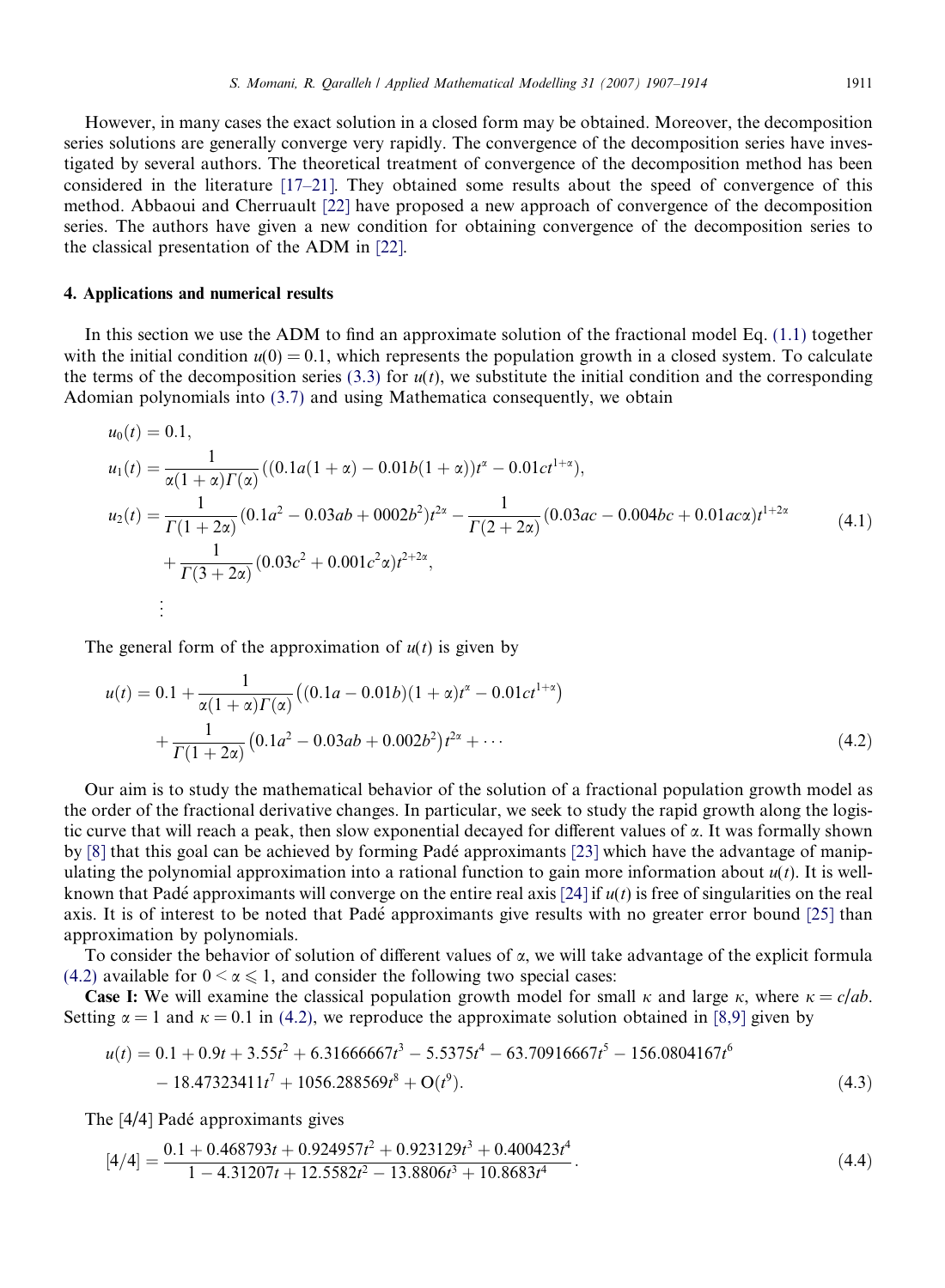

Fig. 1. [4/4] Padé approximants of  $u(t)$  for  $\alpha = 1$ : (--)  $\kappa = 0.1$ , (---)  $\kappa = 0.2$ , (…)  $\kappa = 0.5$ .

Fig. 1 shows the [4/4] Padé approximants of  $u(t)$  for  $\kappa = 0.1$ , 0.2, and 0.5. It can be seen from the figure that as  $\kappa$  increases, the amplitude of  $u(t)$  decreases, whereas the exponential decay increases. These results are in full agreement with the results obtained in [8–10] using a phase-plane analysis.

**Case II:** In this case we will examine the fractional population growth model (1.1) when  $\alpha = \frac{1}{2}$ . Setting  $\alpha = \frac{1}{2}$ and  $\kappa = 0.1$  in (4.2) gives

$$
u(t) = 0.1 + 1.01554t^{0.5} + 7.2t^1 + 35.4964t^{1.5} + 90.422t^2 - 321.158t^{2.5} - 5346.32t^3 - 32307.8t^{3.5} - 82694.8t^4 + O(t^{4.5}).
$$
\n(4.5)

For simplicity, let  $t^{1/2} = x$ ; then,

$$
u(x) = 0.1 + 1.01554x1 + 7.2x2 + 35.4964x3 + 90.422x4 - 321.158x5 - 5346.32x6 - 32307.8x7 - 82694.8x8 + O(x9).
$$
\n(4.6)

Calculating the [6/6] Padé approximants and recalling that  $x = t^{1/2}$ , we get

$$
[6/6] = \frac{0.1 + 0.755966\sqrt{t} + 7.72967t + 34.2007t^{3/2} + 409.984t^2 + 570.184t^{5/2} + 2479.12t^3}{1 - 2.59575\sqrt{t} + 31.6576t - 147.559t^{3/2} + 3336.19t^2 - 23232.9t^{5/2} + 89404.6t^3}.
$$
(4.7)

Fig. 2 shows the [6/6] Padé approximants of  $u(t)$  for  $\kappa = 0.1$ , and 0.5. The results in this figure show a rapid rise along the logistic curve and then a fast exponential decay to zero for small  $\kappa$ .

Fig. 3 shows the behavior of the solution of the fractional population growth model (1.1) for different values of  $\alpha$ . The key finding of this graph is that when the order of the fractional derivative decreases, the amplitude of  $u(t)$  decreases, whereas the exponential decay increases.



Fig. 2. [6/6] Padé approximants of  $u(t)$  for  $\alpha = 1/2$ : (--)  $\kappa = 0.1$ , (---)  $\kappa = 0.5$ .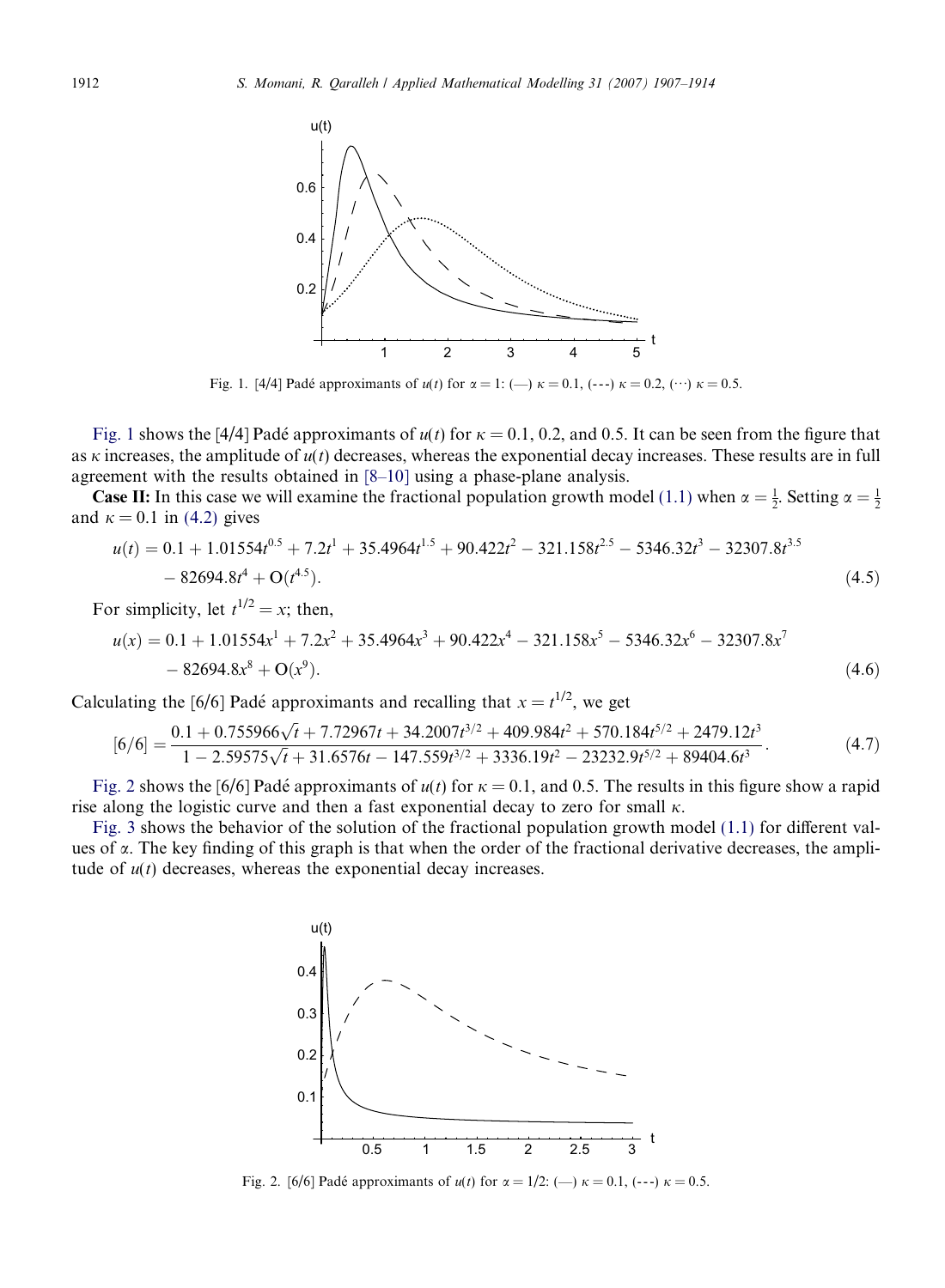

Fig. 3. Approximations of  $u(t)$  for  $\kappa = 0.1$ : (--)  $\alpha = 1.0$ , (---)  $\alpha = 3/4$ , (…)  $\alpha = 1/2$ .

#### 5. Conclusions

In this paper, the Adomian decomposition method has been successfully applied to finding the approximate solution of nonlinear fractional integro-differential equation (1.1). Analysis of the behavior of the model showed that it increases rapidly along the logistic curve followed by a slow exponential decay after reaching a maximum point, can be formally determined by using the Pade´ approximants. The fractional derivative is considered in the Caputo sense. Numerical results shows that when the order of the fractional derivative  $\alpha$ decreases, the amplitude of  $u(t)$  decreases, whereas the exponential decay increases.

#### References

- [1] J.H. He, Nonlinear oscillation with fractional derivative and its applications, in: International Conference on Vibrating Engineering, Dalian, China, 1998, pp. 288–291.
- [2] J.H. He, Some applications of nonlinear fractional differential equations and their approximations, Bull. Sci. Technol. 15 (2) (1999) 86–90.
- [3] J.H. He, Approximate analytical solution for seepage flow with fractional derivatives in porous media, Comput. Methods Appl. Mech. Eng. 167 (1998) 57–68.
- [4] I. Podlubny, Fractional Differential Equations, Academic Press, New York, 1999.
- [5] F. Mainardi, Fractional calculus: 'Some basic problems in continuum and statistical mechanics', in: A. Carpinteri, F. Mainardi (Eds.), Fractals and Fractional Calculus in Continuum Mechanics, Springer, Verlag, New York, 1997, pp. 291–348.
- [6] R.D. Small, Population growth in a closed model, Mathematical Modelling: Classroom Notes in Applied Mathematics, SIAM, Philadelphia, PA, 1989, SIAM Rev. 39 (3) (1997) 484–493.
- [7] F.M. Scudo, Vito Volterra and theoretical ecology, Theor. Populat. Biol. 2 (1971) 1–23.
- [8] A.M. Wazwaz, Analytical approximations and Pade´ approximants for Volterra's population model, Appl. Math. Comput. 100 (1999) 13–25.
- [9] Kamel Al-Khaled, Numerical approximations for population growth models, Appl. Math. Comput. 160 (2005) 865–873.
- [10] K.G. TeBeest, Numerical and analytical solutions of Volterra's population model, SIAM Rev. 39 (3) (1997) 484–493.
- [11] G. Adomian, A review of the decomposition method in applied mathematics, J. Math. Anal. Appl. 135 (1988) 501–544.
- [12] G. Adomian, Solving Frontier Problems of Physics: The Decomposition Method, Kluwer Academic Publishers, Boston, 1994.
- [13] A.Y. Luchko, R. Groreflo, The initial value problem for some fractional differential equations with the Caputo derivative, Preprint series A08-98, Fachbreich Mathematik und Informatik, Freic Universitat Berlin, 1998.
- [14] M. Caputo, Linear models of dissipation whose Q is almost frequency independent. Part II, J. Roy. Astral. Soc. 13 (1967) 529–539.
- [15] K. Diethelm, N.J. Ford, A.D. Freed, Yu. Luchko, Algorithms for the fractional calculus: a selection of numerical methods, Comp. Methods Appl. Mech. Eng. 194 (2005) 743–773.
- [16] I. Podlubny, Geometric and physical interpretation of fractional integration and fractional differentiation, Fract. Calculus Appl. Anal. 5 (2002) 367–386.
- [17] V. Seng, K. Abbaoui, Y. Cherruault, Adomian's polynomials for nonlinear operators, Math. Comput. Modell. 24 (1) (1996) 59–65.
- [18] Y. Cherruault, Convergence of Adomian's method, Kybernetes 18 (1989) 31–38.
- [19] A. Rèpaci, Nonlinear dynamical systems: on the accuracy of Adomian's decomposition method, Appl. Math. Lett. 3 (3) (1990) 35–39.
- [20] Y. Cherruault, G. Adomian, Decomposition methods: a new proof of convergence, Math. Comput. Modell. 18 (1993) 103–106.
- [21] K. Abbaoui, Y. Cherruault, Convergence of Adomian's method applied to differential equations, Comput. Math. Appl. 28 (5) (1996) 103–109.